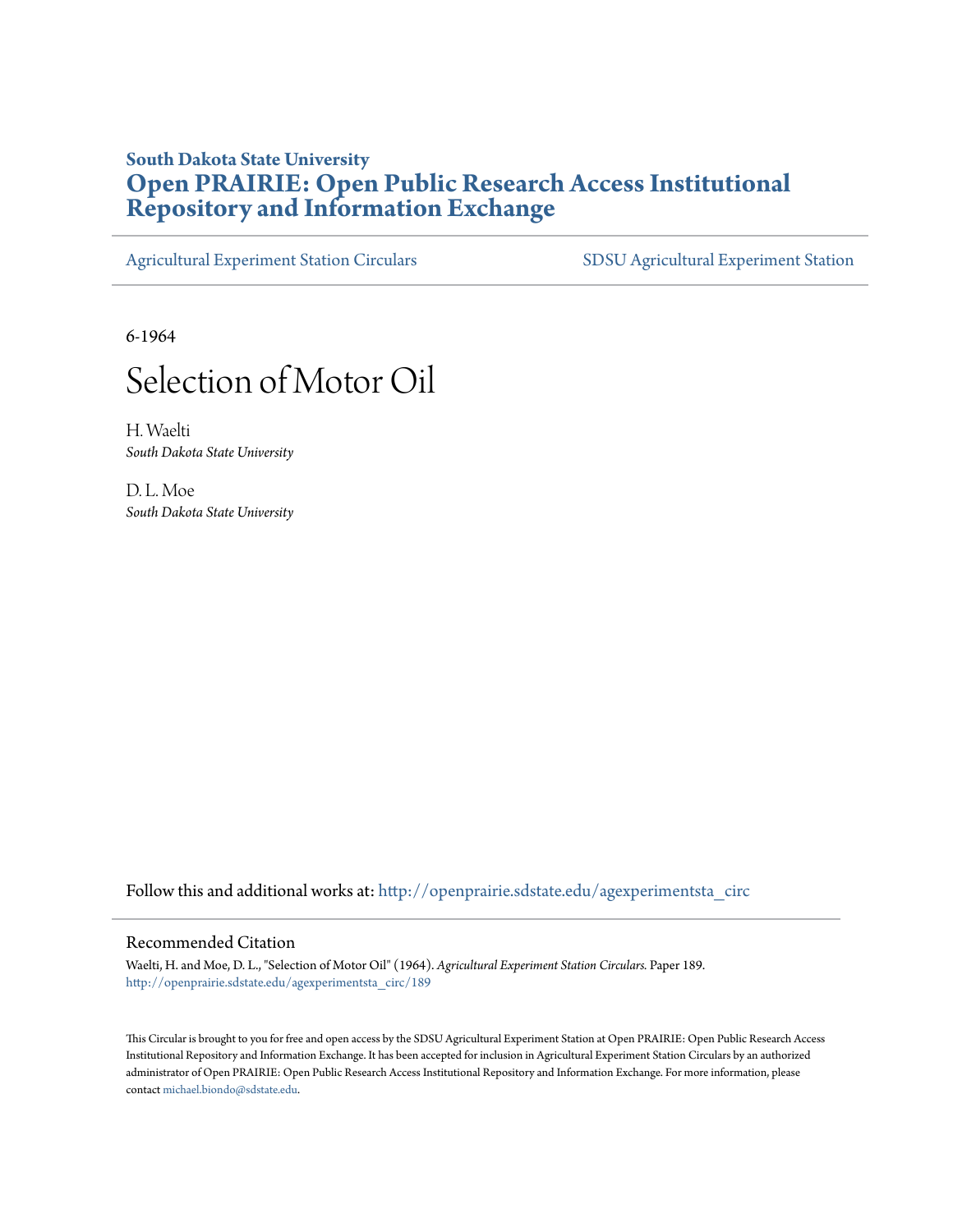**Circular 163 June 1964** 

# **Selection of MOTOR OIL**



**Agricultural Engineering Department Agricultural Experiment Station South Dakota State University, Brookings**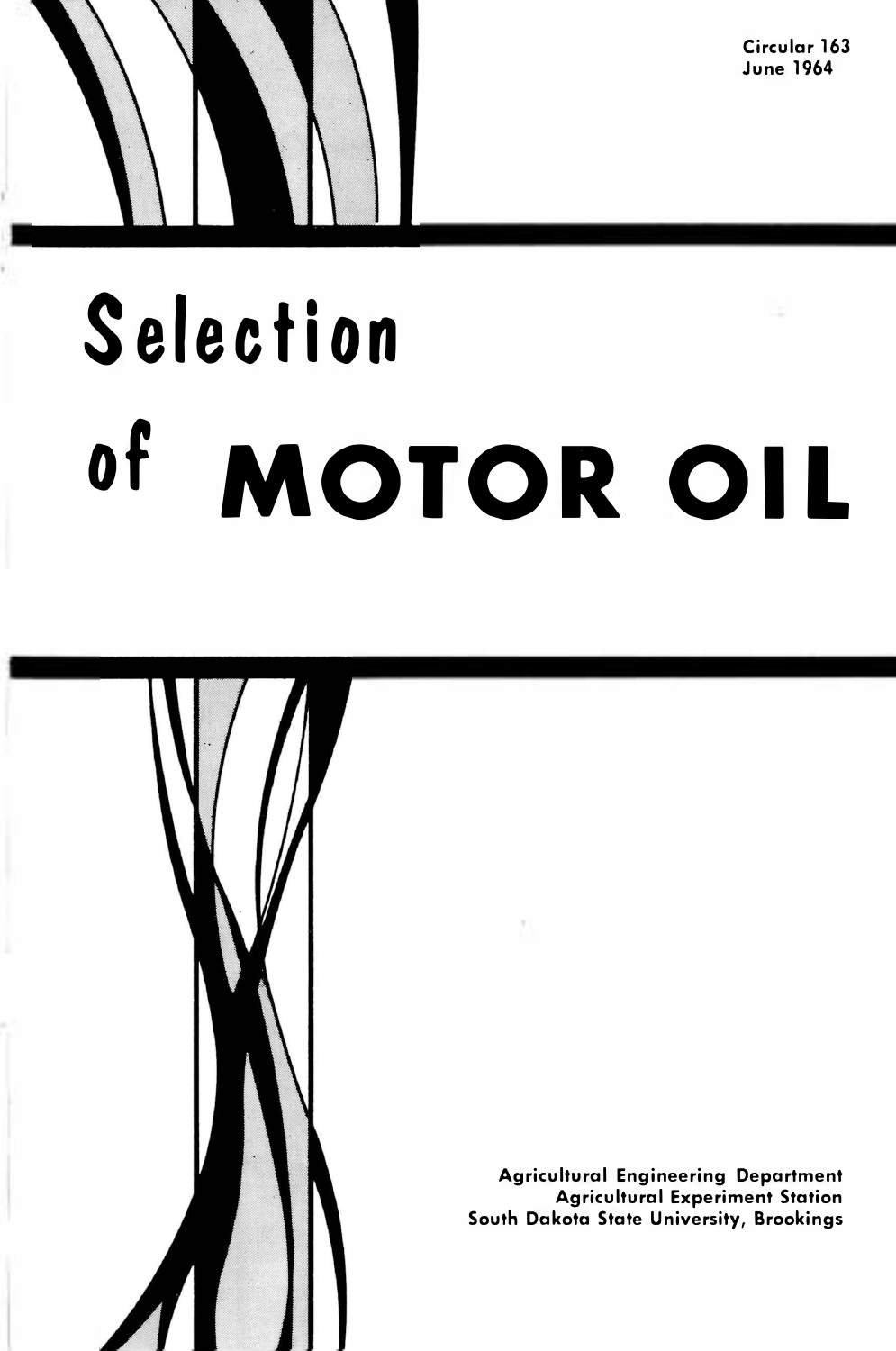# **Selection of Motor Oil**

by Henry Waelti, assistant professor, and Dennis L. Moe, head, Agricultural Engineering

Knowledge of different types and classifications of crankcase oils means savings when selecting motor lubricants. In many cases farmers take recommendations of dealers and salesmen when buying oils, because of confusion on types and grades, different engines and conditions under which engines operate.

Crankcase oils perform four main functions in internal combustion engines. They are:

- I. Lubricating- this is accomplished by forming a protective film between bearing surfaces to prevent metal to metal contact. Friction and abrasive wear is reduced.
- 2. Sealing oil forms a seal between piston, rings and cylinder wall to prevent loss of power and crankcase contamination.
- 3. Cooling  $-$  oil helps to carry away a large amount of heat produced in the engine.
- 4. Cleaning oil aids in keeping engines clean by holding impurities or sediments in suspension and reducing deposit formation.

Some other functions include: reducing noise, cushioning shock, and protection of parts. How well these functions are performed depends on type and quality of oil used in the engine.

#### **CLASSIFICATION MAKES OIL SELECTION EASY**

For convenient selection of engine oil it is classified in terms of viscosity and service.

Viscosity of an oil is its resistance to flow. A light (thin) oil offers less resistance to flow than a heavy ( thick ) oil and therefore has a lower viscosity. Viscosity of an oil changes with its temperature. It is desirable to have as little viscosity change as possible with temperature change. An oil should be thin enough to properly lubricate an engine when running cold and thick enough for proper lubrication when the engine is running at operating temperatures of 160-190°F.

Viscosity **index** of an oil indicates amount of viscosity change in a temperature change from 0 ° to  $210^{\circ}$ F. Low viscosity index means a large change and high viscosity index means a small change in viscosity for 210°F. temperature change.

#### **Viscosity Classification**

The Society of Automotive Engineers (SAE) has classified oil in terms of viscosity by using SAE viscosity numbers. These are: SAE 20, 30, 40, 50. SAE 20 is a light (thin) oil and SAE 50 a heavy (thick) oil. These oils have certain specified viscosities at 210°F. Special cold weather oils are designat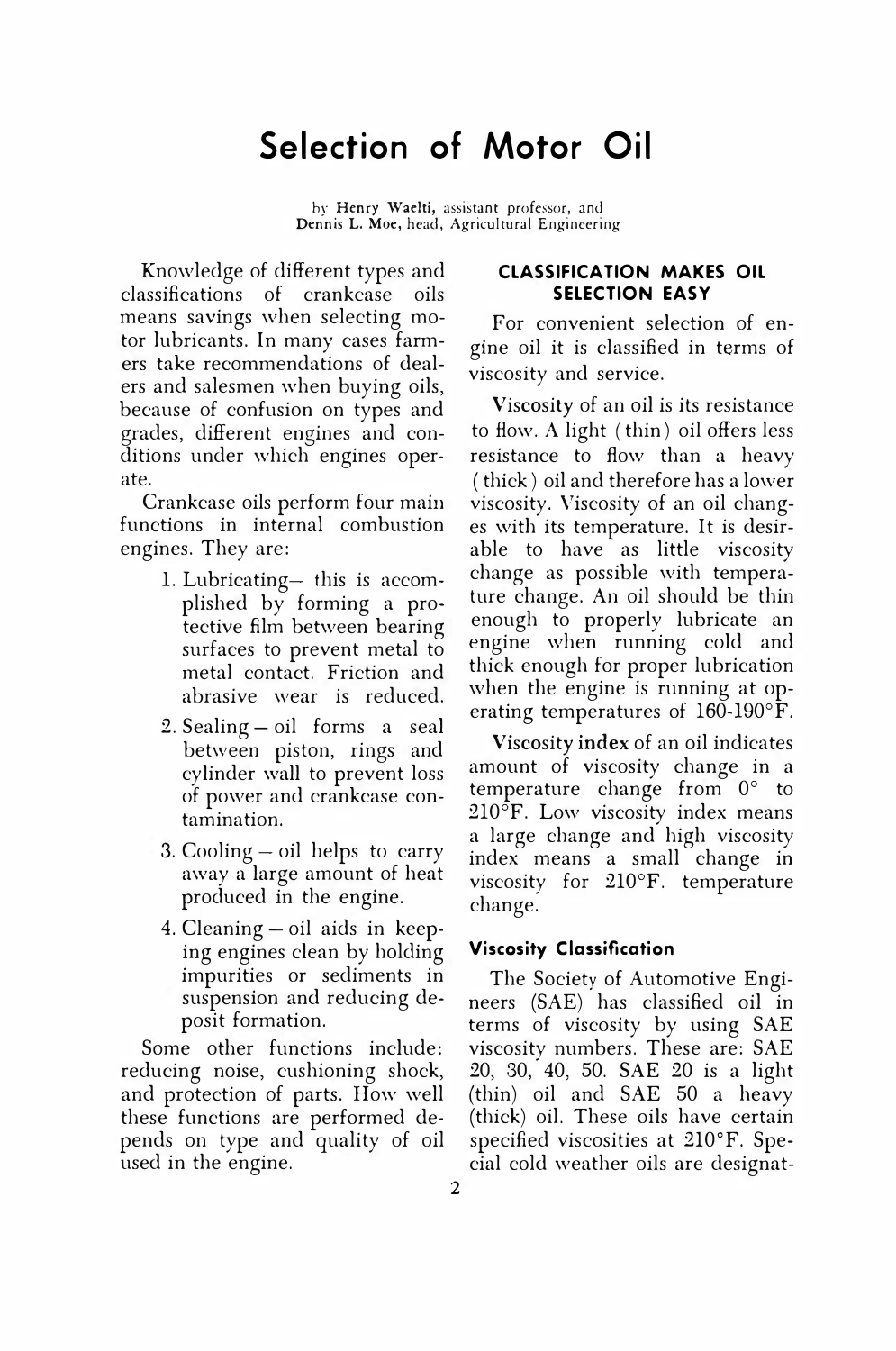ed by the numbers SAE SW, lOW, and 20W. They have specified viscosities at 0 °F. to assure easy winter starting and proper lubrication at low starting temperatures.

.l

In the past few years the socalled multi-grade oils have come into general use. They are, for example, SAE 5W20 and 10W30 oils. SAE SW20 has the starting characteristics of SAE SW oil plus the characteristics of an SAE 20 oil at operating temperatures. These oils have a higher viscosity index through addition of viscosity index improvers.

Multi-grade oils can be used satisfactorily in most gasoline burning internal combustion engines, however, the operator's manual should always be consulted to make certain that the manufacturer's recommendations are followed. This is especially so for diesel engines. In most cases the operator's manual will tell what viscosity number to use. Newer engines usually use a lighter oil than older, worn engines. In new engines bearings are tight and a thin oil is needed to form a protective film between bearing surfaces. In worn bearings a heavier oil with more body is needed to obtain adequate protection.

#### **API Service Classification**

Today's modern engines are operated under many different conditions and use several types of fuel. The American Petroleum Institute (API) has provided an oil classification based on engine design and construction, operating conditions, and fuel characteristics.

The system includes three kinds of oil for gasoline and LPG engines and three kinds of oil for diesel engines.

#### **OIL CLASSIFICATION FOR GASOLINE ENGINES**

Service ML. "Service typical of gasoline and other spark ignition engines used under light and favorable operating conditions, the engines having no special lubrication requirements and having no design characteristics sensitive to deposit formation."

This service rating includes older, worn engines, driven at moderate r.p.m. and temperature. Stopstart type of driving is definitely not in this classification.

Service MM. "Service typical of gasoline and other spark ignition engines used under moderate to severe operating conditions, but presenting problems of deposit or bearing corrosion control when crankcase oil temperatures are high."

This includes automobiles, farm tractors, trucks, and power units used in moderate conditions under speeds and loads that are not excessively high.

Service MS. "Service typical of gasoline and spark ignition engines used under unfavorable or severe types of operating conditions, and where there are special lubrication requirements for deposit, wear or bearing corrosion control, due to operating conditions or to design or fuel characteristics."

The majority of spark ignition engines require MS service oils, es-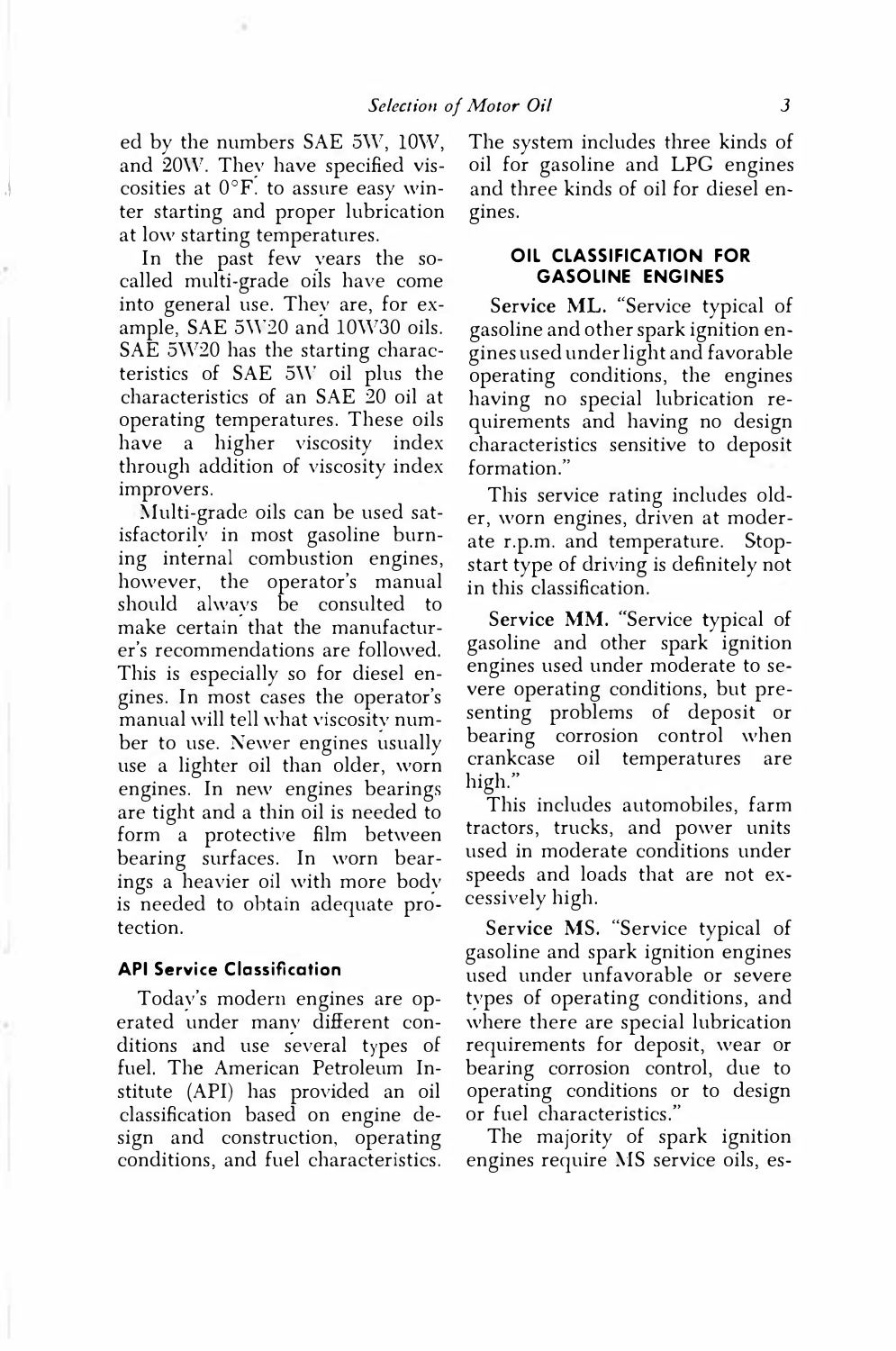pecially new engines which are equipped with hydraulic valve lifters or valve rotators. Also, engines running cold with short operating periods, start and stop operations or engines running hot, overloaded, or at high speeds.

Examples: long, high-speed trips (car or truck) frequent short trips (car or truck) stop-start type of driving, heavy field work with tractor, dusty conditions, daily chores with tractor.

#### **OIL CLASSIFICATION FOR DIESEL ENGINES**

Service DG. "Service typical of diesel engines in any operation where there are no severe requirements for wear or deposit control due to fuel, lubricating oil or to engine design characteristics."

Generally most diesel farm tractors operate under more severe conditions than described in DC service. DC service oils can be used for engines running at continuous rated loads at moderate temperatures and using fuel of low sulfur content. No. 1 diesel fuel has a sulfur content of less than  $\frac{1}{2}\%$  and can be considered a low sulfur fuel.

Service DM. "Service typical of diesel engines operating under very severe conditions or using fuel of a type normally tending to promote deposits and wear, but where there are design characteristics or operating conditions which may make the engine either less sensitive to fuel effects or more sensitive to residues from lubricating oil."

For diesel engines running under DS service conditions but where

engine design makes it impossible to use oils in the DS classification. Operator's manuals or lubrication charts will indicate when DM service oil should be used.

DS Service. "Service typical of diesel engines operating under very severe conditions, or having design characteristics of using fuel tending to produce excessive wear or deposits."

The most severe service is covered by this classification. Most diesel farm tractors fall into this category due to part-load cold operation in winter and high temperature and often overload conditions at other times. New engines with turbochargers or high sulfur content fuel require oils for service DC. Sometimes the type of engine construction requires the use of DM service oils. Consult the operator's manual.

#### **HOW API SYSTEM IS USED**

Oil manfacturers label containers as to viscosity and service classification. As there are multi-viscosity oils there are also multi-service oils. For example, an oil could be marked "For service MM, MS, and DC." In such a case the oil meets all requirements for each of the three classifications.

Sometimes, it might be desirable to change an engine to a more severe classification oil. This can be done; however, extreme caution is a must. For example, changing from an ML to an MS oil is not recommended in an old engine, because MS oil contains detergent and ML does not. The detergent, which is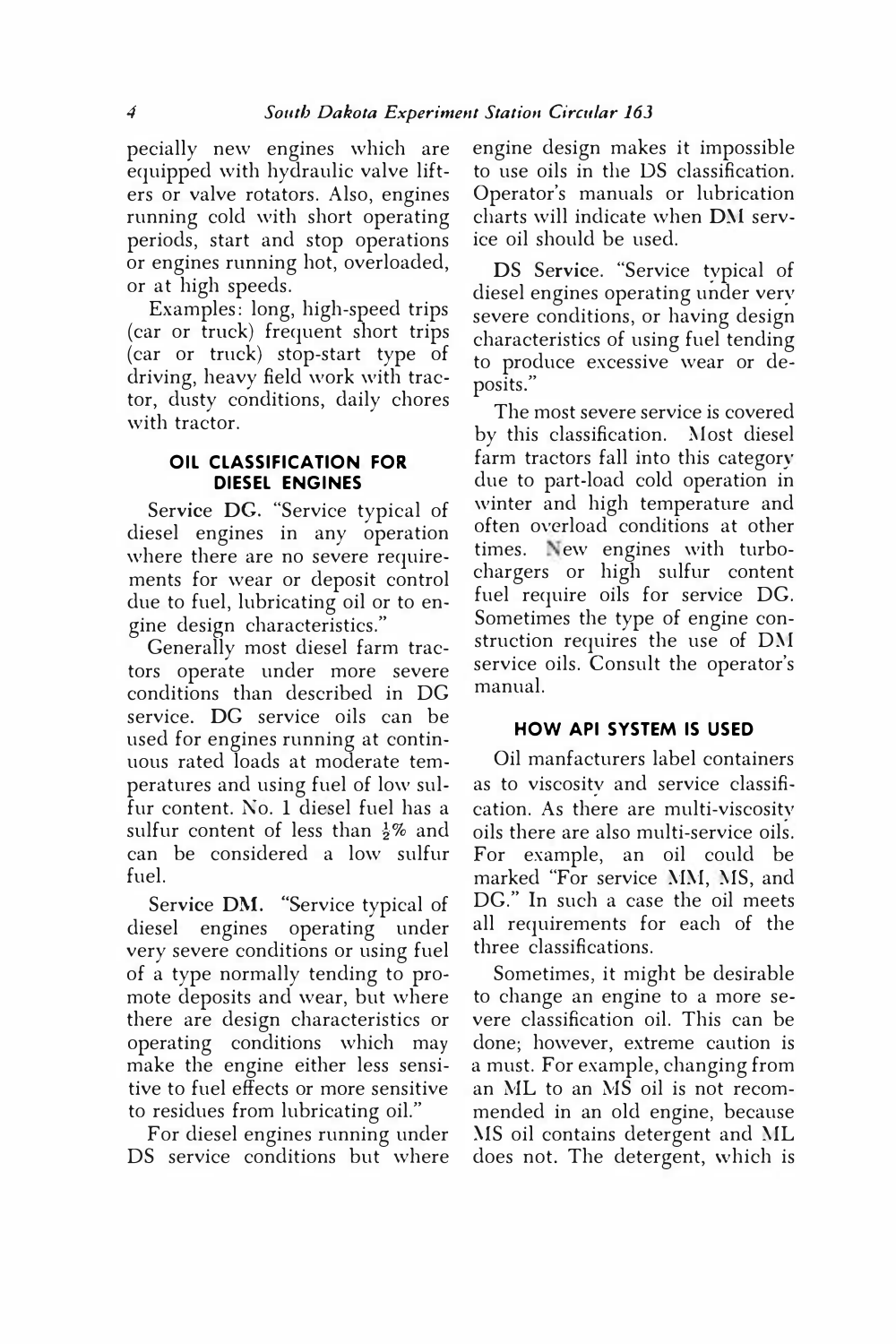added to the oil to keep carbon and other particles in suspension, will loosen and clean up carbon deposits in the old engine and cause high oil consumption problems. Also, the loosened deposits can clog oil passages and filters reducing lubrication of some parts of the engine. This danger can be eliminated or reduced by changing oil and filters frequently until the engine is "cleaned-up."

١ and it

#### **ADDITIVES**

Additives are substances added to lubricants or fuels to improve certain physical or chemical properties or to reduce or eliminate some undesirable properties. When an additive functions by a physical means, it simply mixes physically with the lubricant or fuel. When the additive acts in a chemical way it reacts with the lubricant or fuel chemically and forms a new product.

Some widely used additives are:

**Detergent Rust and corrosion inhibitor Anti-oxidant Anti-foam agent Metal de-activators Film strength improvers Extreme pressure additives Viscosity index improver Pour-point depressant Octane improver in gasoline** 

Many additives are carefully blended into lubricating oils during the manufacturing process. Kinds and amounts added depend on severity of the service of an oil. For example, an oil for DS service has many more additives than an oil intended for MM service. A DS oil is intended for the most severe running conditions of an engine, while MM oil is intended for comparatively light service. The extra additives in the DS oil are reflected in its higher cost.

Here's how additives function when added to lubricants or fuel:

Detergents. They form a coating around dirt and other particles nonsoluble in oil and keep them in suspension in the oil. This is the reason why detergent oil discolors much quicker than non-detergent oil. This discoloring also is a reason why it is impossible to determine condition of an oil by color As long as particles stay in suspension they do not deposit on bearings and other surfaces. This results in a cleaner running engine.

Rust and Corrosion Inhibitors. Main reason for adding these compounds is to prevent corrosion of metal surfaces in contact with the fuel or lubricant. This could be the pipe line transporting oil, storage tanks, fuel pumps, bearings, and other places.

Anti-oxidants. These prevent or at least slow down oxidation of oil. Oxidation rate of oil depends mostly on temperature, oxygen, and anti-oxidant present.

Anti-foam Agent. Oil tends to foam when pumped around a closed system. If excessive foaming occurs the oil pump may lose suction. Anti-foam agents, which are mostly silicone compounds, tend to break up foaming of an oil. This is extremely important for oil in the hydraulic system of a tractor because of high pressures and heavy churning.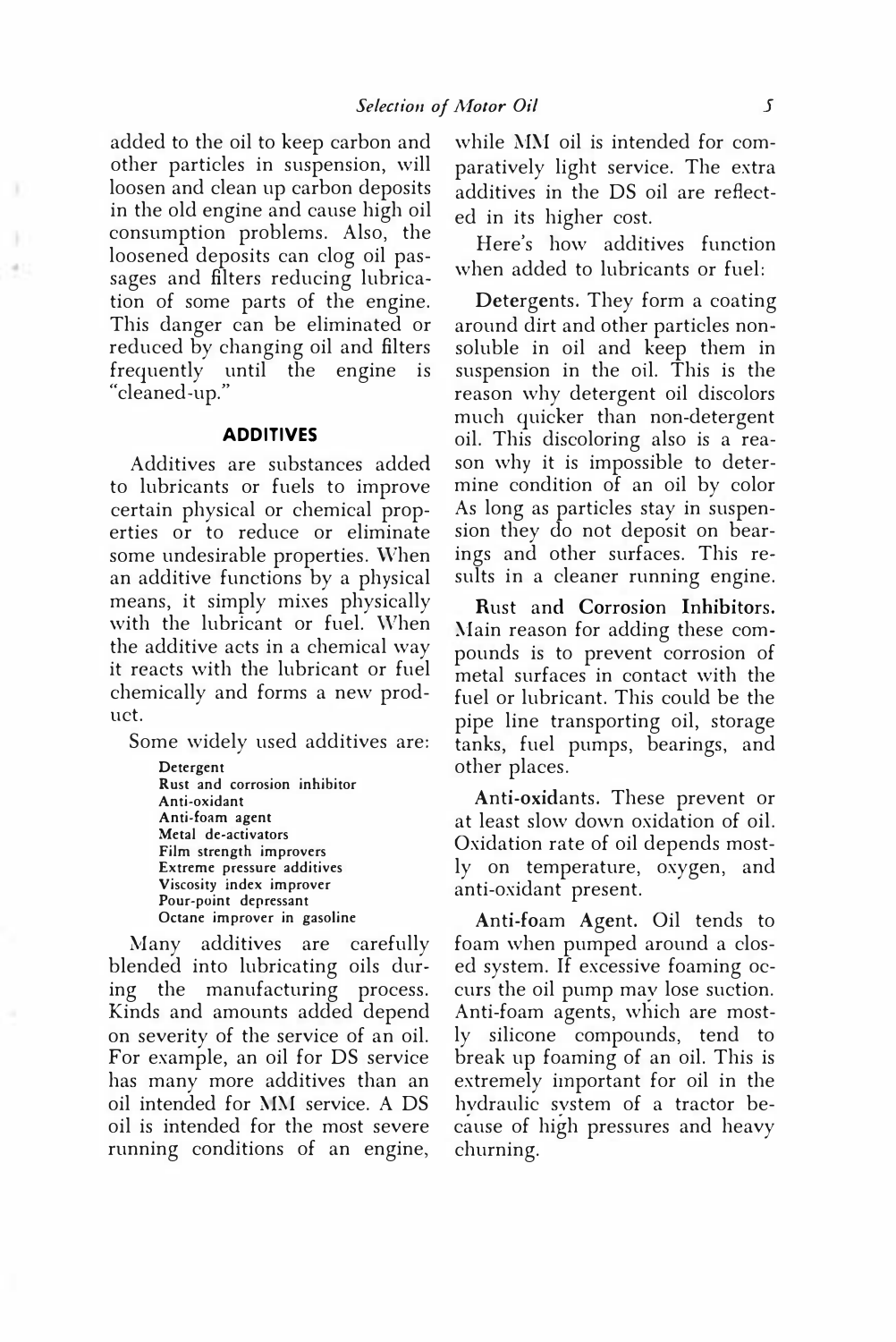Metal De-activators. When oil oxidizes, certain products of oxidation react with the metal in the engine. This reaction may form soluble products which can act as catalysts and speed up the oxidation process. Copper and bronze, used in bearings, are especially susceptible to oxidation. Metal deactivators usually act as a de-oxidizer. They prevent oxidation of the oil in the first place and also combine with oxidation products to make them inactive.

Film Strength lmprovers and Extreme Pressure Additives. In general, these additives prevent metal to metal contact between moving parts subjected to extreme loads which might force the lubricant out from between the surfaces. They are used mostly in gear lubricants but may be in engine lubricants.

Viscosity Index Improver. Viscosity index improvers reduce the amount of viscosity change for a 210°F. temperature change. For example, a *5\<sup>i</sup> \ <sup>1</sup>20* oil is a very light oil with a V.I. improver added. At low temperatures it will act like a SAE 5 oil and at high temperature like a SAE 20.

#### **COMMERCIAL ADDITIVES**

Marketing crankcase oil and fuel additives that are used directly by the farmer or motorist has become a multimillion dollar business.<br>These are generally available These are where other oil and fuel products

are sold. Some advertised claims about these products, such as reduced engine wear and friction, increased power and performance, increased gas mileage, and freeing sticky valves, are appealing.

Most "treatments" include a petroleum base with chemicals added. Some have a thinning effect on the oil which also makes the engine start easier in cold weather. Similar effects can be obtained by using an oil of a lower SAE number. Other additives have a thickening effect which usually tends to reduce oil consumption. If a thicker oil is desirable it can simply be replaced by an oil of higher SAE number using SAE 30 in place of SAE 20 for example. Many commercial treatments contain detergents, rust inhibitors and other useful additives. Generally these useful additives are mixed in quality motor oil during the manufacturing process.

Oil manufacturers must improve their lubricants to meet engine requirements, competition, and the API classification standards. This is why many additives are put into lubricants during the manufacturing process. Extra additives added later may actually be harmful by upsetting the chemical balance of the oil. It is therefore also unwise to mix different types and brands of oil. Engine manufacturers usually void the warranty on engines if damage occurs due to improper use of lubricants.